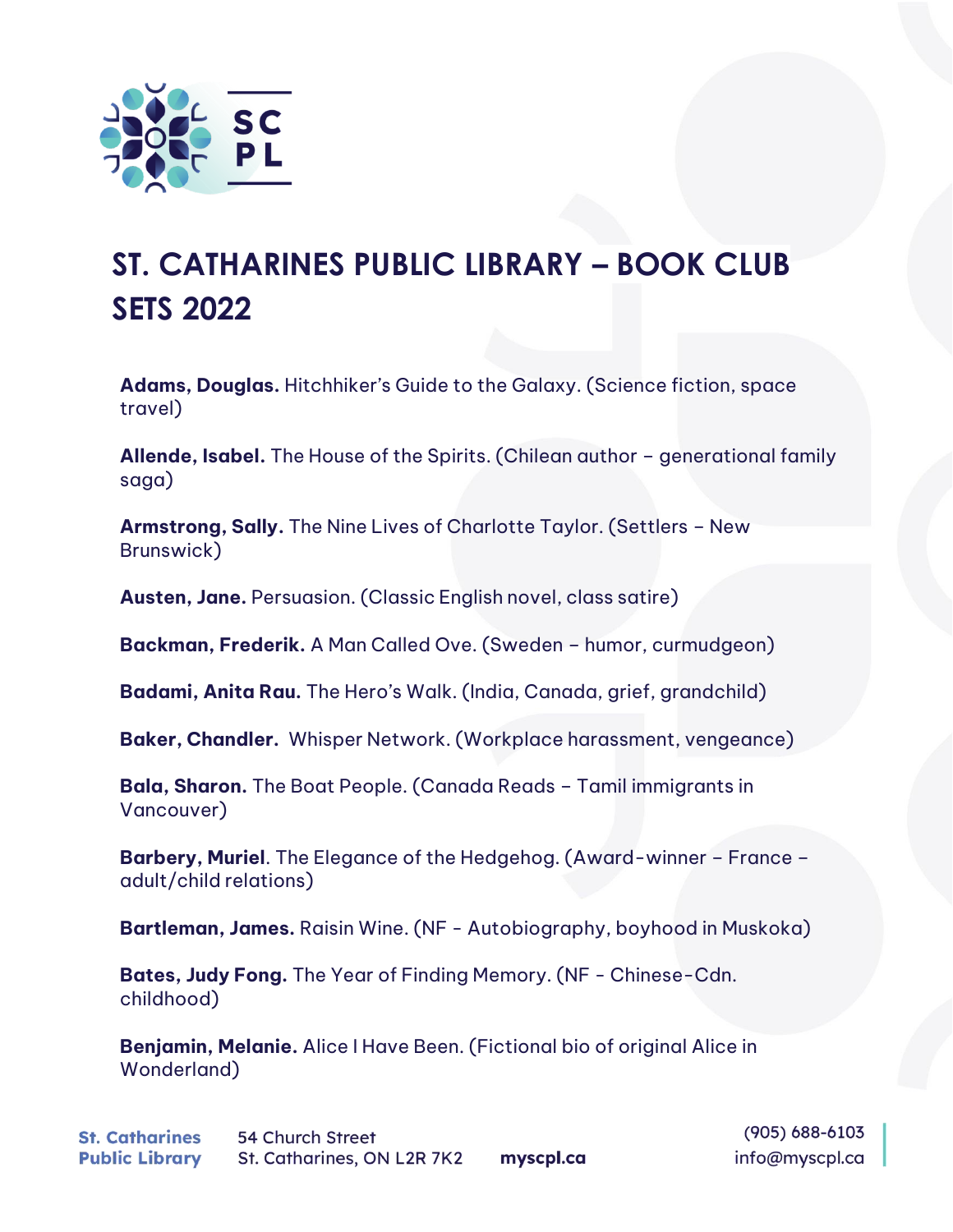**Berg, Elizabeth.** We Are All Welcome Here. (Mississippi, 1960s)

**Bezmozgis, David.** The Betrayers. (Israel, Ukraine, disgraced politician)

**Bosker, Bianca.** Cork Dork: A Wine-Fueled Adventure. (NF – Social aspects of wine-making)

**Bowen, Sarina.** Rookie Move. (Sport/romance genre. Hockey player/publicist/high school sweethearts.)

**Bradley, C. Alan**. Sweetness at the Bottom of the Pie. (Whimsical English mysterypostwar)

**Brierley, Saroo.** A Long Way Home. (NF- Adoptee in Australia finding family in India)

**Brooks, Geraldine**. People of the Book. (Jewish text through history)

**Buchanan, Cathy Marie.** The Painted Girls. (Backstage Parisian ballet world 1800s,Cdn. author)

**Cain, Susan.** Quiet: The power of introverts in an extroverted world. (NF)

**Cameron, Claire.** The Last Neanderthal. (Twin stories of archeologist and Neanderthal mothers)

**Capote, Truman.** Breaksfast at Tiffany's. (Classic, NYC 1940s)

**Christie, Alix.** The Gutenberg Apprentice. (printing of the Gutenberg Bible, 1400sGermany)

**Christmas, Jane.** What the Psychic told the Pilgrim. (NF - Trekking the Santiagotrail)

**Cleeton, Chanel.** Next Year in Havana. (Family history, love affairs)

**Cleeves, Ann.** The LongCall. (Murder mystery)

**Craig, Jennifer.** Gone to Pot. (Vancouver, grandmother growing pot, humorous).

**Dare, Tessa.** The Duchess Deal. ( Regency romance.)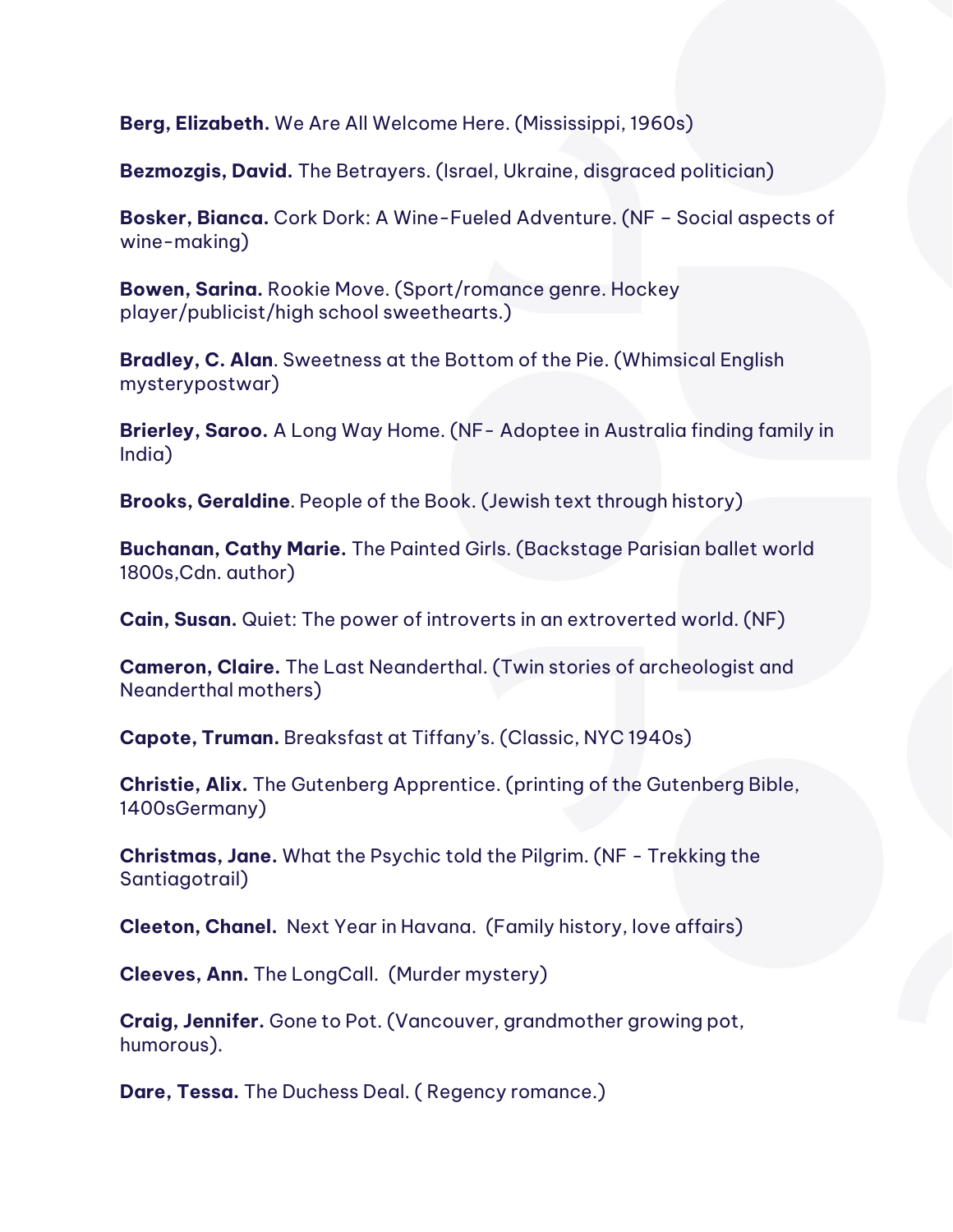**NEW! Dave, Laura.** The Last Thing He Told Me. (Psychological thriller, missing husband).

**Daniels, Carol.** Bearskin Diary. (Saskatchewan, 60's sweep, indigenous women) Dare, Tessa. The Duchess Deal. (Regency romance.)

**Davids, Patricia.** An Unexpected Amish Romance.

**Davidson, Craig.** Cataract City. (Gritty crime side of Niagara Falls, fiction, urbanfolklore)

**Davidson, Craig.** The Saturday Night Ghost Club. (Exploration of myths and legends in Niagara Falls – fiction mystery)

**Diamant, Anita.** The Boston Girl. (Growing up in Boston, early 20th century)

**Didion, Joan.** The Year of Magical Thinking. (NF - Widowhood – Memoir)

**Dixon, Glenn.** Juliet's Answer. (NF – Cdn. Teacher answers letters to Juliet in Florence)

**Doerr, Anthony.** All the Light We Cannot See. (WWII, France, Germany)

**Donoghue, Emma.** The Wonder. (Ireland, Catholic mysticism, 1840s)

**DuMaurier, Daphne**. Rebecca. (Classic suspense)

**Echlin, Kim**. Under the Visible Life. (Women from Ontario and Afghanistan meet through the jazz music world)

**Edugyan, Esi.** Half-blood Blues. (Giller Prize 2011, 1930s Berlin, black jazz player)

**Ephron, Amy.** A Cup of Tea. (New York – Social classes, murder)

**Fallis, Terry.** Albatross. (Golf, life dreams)

**Fallis, Terry.** Best Laid Plans. (Canadian political humour – winner S. Leacock award)

**Fallis, Terry.** The High Road. (sequel to Best Laid Plans – S. Leacock humour)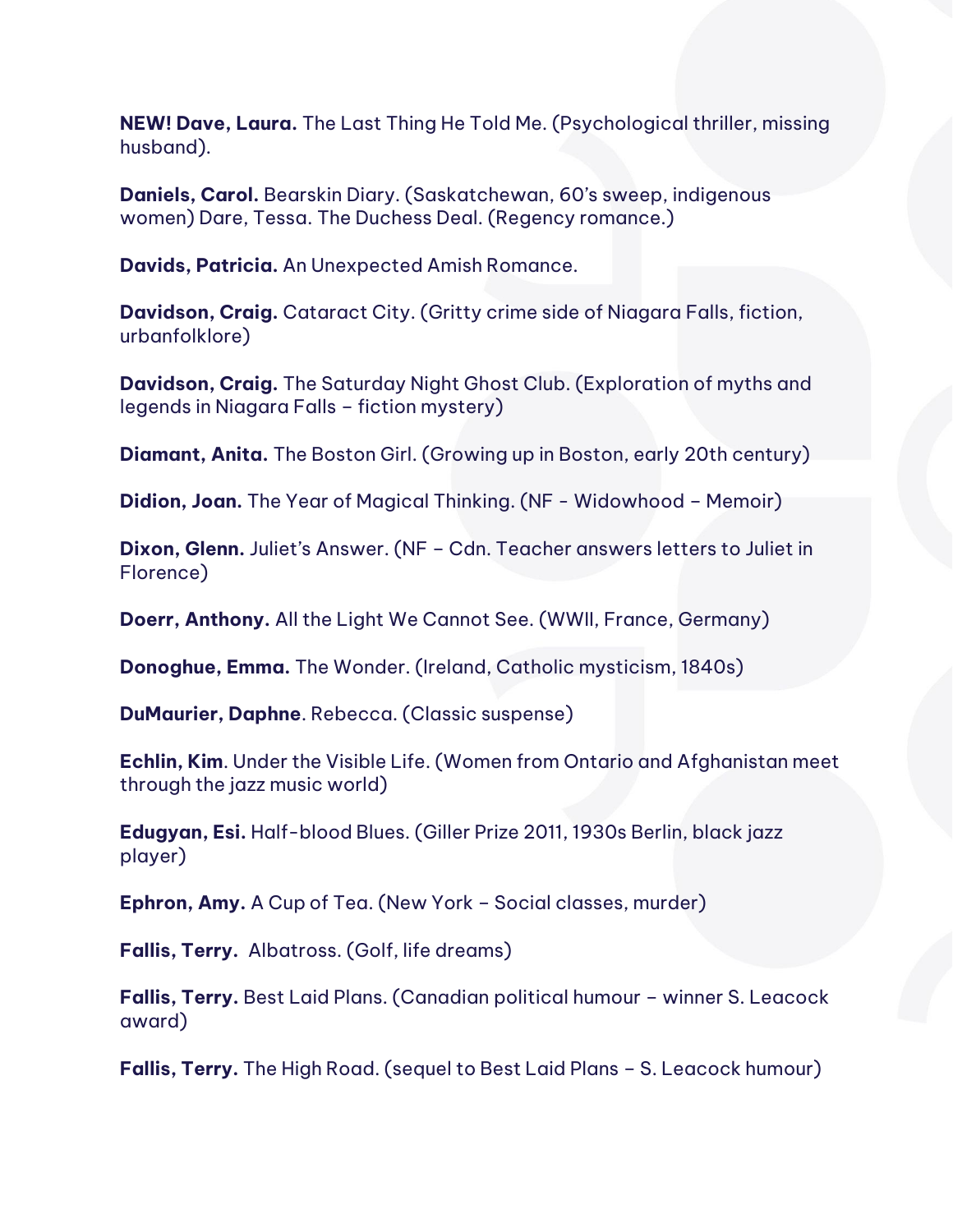**Flaubert, Gustave**. Madame Bovary. (French classic)

**Fradkin, Barbara.** Fire in the Stars (Cdn mystery – wilds of Nfld.) **Frankel, Laurie.** This Is How It Always Is. (Raising a transgender child)

**Gaiman, Neil.** Norse Mythology. (Retelling of Norse tales)

**Gladwell, Malcolm.** Talking to Strangers. (NF – Communication and conflict)

**Gray-Smith, Monique**. Tilly and the Crazy Eights. (Indigenous, journeys to self)

**Griffin, Anne.** When All Is Said. (Toasts to important people)

**Gruen, Sara.** Water for Elephants. (Memories of life in a traveling circus)

**Haruf, Kent.** Our Souls at Night. (Two lonely people forming a relationship)

**Hawkins, Paula.** The Girl on the Train. (Woman's disappearance, unreliable witness)

**Headley, Hannelore**. Blond China Doll. (NF - Jews in Shanghai – WWII)

**Hepworth, Sally.** The Mother-in-law. (Psychological suspense, newlyweds, in-laws)

**Hill, Lawrence.** Some Great Thing. (Journalist, Winnipeg, French question)

**Honeyman, Gail.** Eleanor Oliphant Is Completely Fine. (Socially unskilled woman growing and healing with help of new friends. Scotland)

**Humphreys, Helen.** Evening Chorus. (WWII, POW, life at home)

**Humphreys, Helen.** The Lost Garden. (WWII – Land girls – England)

**Ishiguro, Kazuo.** Remains of the Day. (Nobel Prize for Literature – butler's tale inpre-war England)

**Itani, Frances.** Poached Egg on Toast. (Short stories - Canadian)

**Jahren, Hope.** Lab Girl. (NF – memoir of a woman scientist)

**Jennings, Maureen.** Season of Darkness. (Murder mystery WWII England)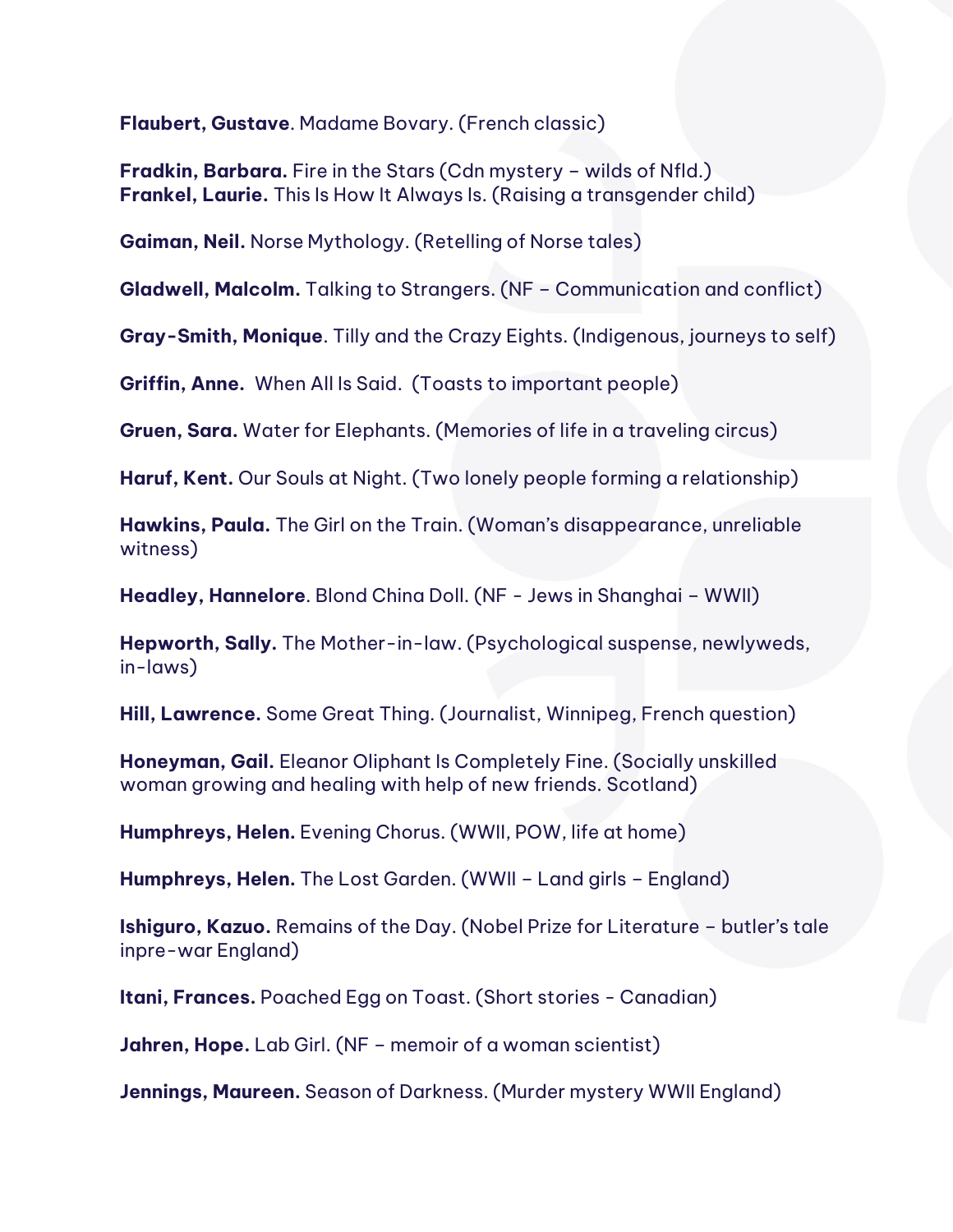**Johnson, Plum.** They Left Us Everything. (NF – Oakville family, bereavement, inheritance)

**Joyce, Rachel.** The Unlikely Pilgrimage of Harold Fry. (England, relationships) Kelly, Martha Hall. Lilac Girls. (Life at Ravensbruck concentration camp and aftermath)

**Kidd, Sue Monk.** The Secret Life of Bees. (U.S. Civil Rights – Friendship)

**Kline, Christina Baker.** Orphan Train. (1930s US, shipment of NY orphans to Midwest)

**Kuhn, William H.** Mrs. Queen Takes the Train. (British humour – the queen escapes)

**Lawhon, Ariel.** Flight of Dreams. (Last flight of the Hindenburg dirigible, 1937)

**LeCarre, John**. The Pigeon Tunnel. (Memoir by writer of spy novels)

**Lee, Harper.** To Kill a Mockingbird. (Classic tale of the American south)

**Lithgow, John.** Drama: An Actor's Education. (NF – memoir)

**London, Joan.** The Golden Age. (Coming of age in an Australian polio hospital in 1950s.)

**McCall Smith, A.** The No. 1 Ladies Detective Agency. (Botswana – Humour)

**McIntyre, Linden.** The Wake. (NF – Newfoundland tsunami)

**McIntyre, Linden.** Why Men Lie. (Toronto, Cape Breton, relationships)

**MacKay, Ami.** The Birth House. (Nova Scotia – Midwives - early 1900s)

**McKay, Sinclair.** The Secret Lives of Codebreakers. (NF - Bletchley, code breaking, WWII)

**McLain, Paula.** Love and Ruin. (Hemingway and Martha Gelhorn, Spanish Civil War, fiction)

**McLain, Paula.** The Paris Wife. (Ernest Hemingway and wife 1920s)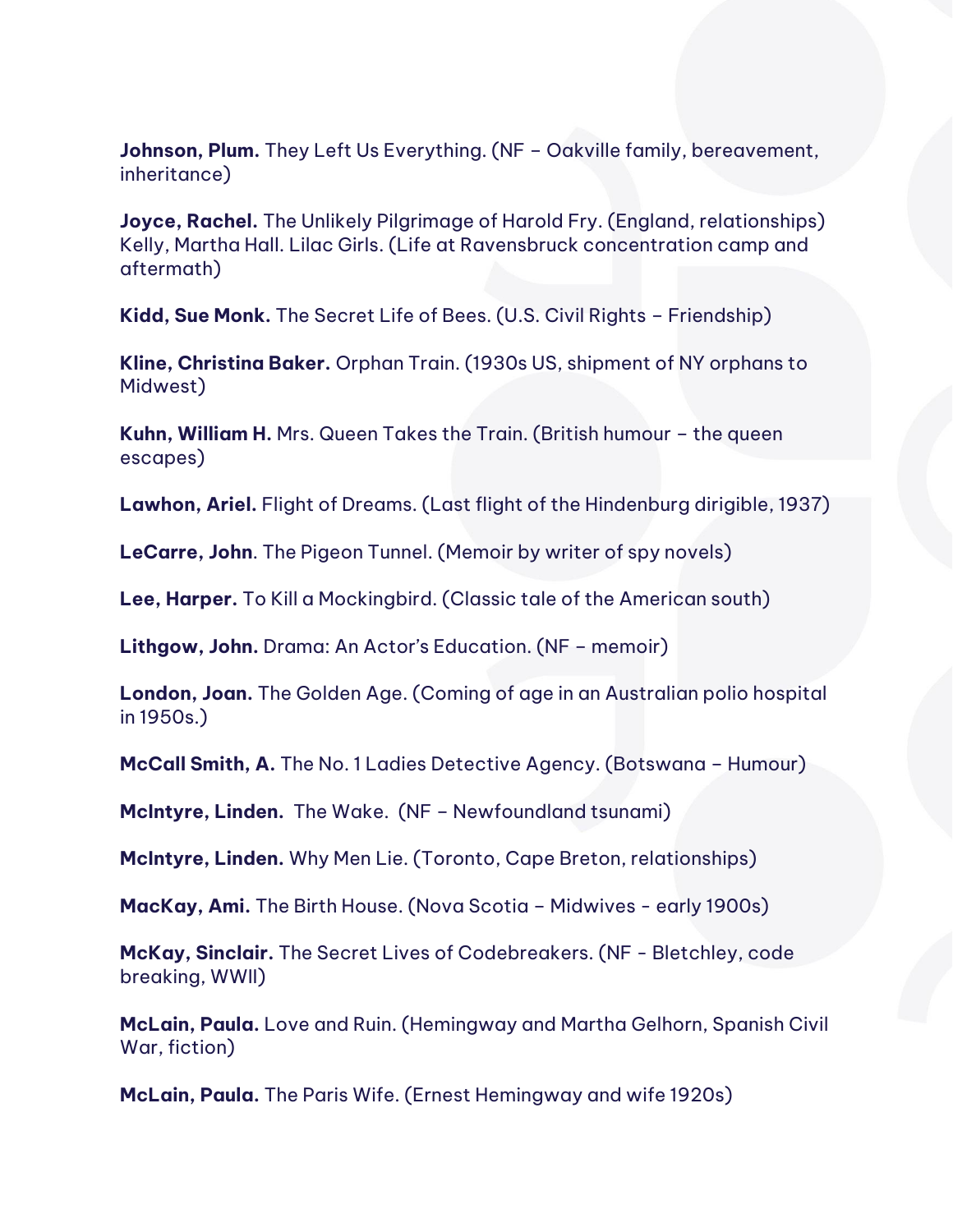**McLean, Stuart.** Vinyl Café Turns the Page. (humorous stories of Morley and Dave)

**Mandel, Emily St. John.** Station Eleven. (Future dystopia, Canada, US) Montgomery, Lucy Maud. Anne of Green Gables. (Canadian classic)

**Moore, Graham.** The Last Days of Night. (Historical thriller – Westinghouse, Tesla, Edison and beginnings of electrical power)

**Moriarty, Liane.** Big Little Lies. (Australia – PTA infighting, mother/child relations, spousal abuse)

**Morton, Kate.** The Forgotten Garden. (Family relations, Victorian England, Australia)

**Mowat, Farley.** The Boat Who Wouldn't Float. (Newfoundland humour, Cdn. classic)

**Moyes, JoJo.** Me Before You. (Love, illness, suicide)

**Munro, Alice.** Dear Life. (Short stories, Nobel Prize winning author)

**Ng, Celeste.** Little Fires Everywhere. (Ohio suburbs, conformity vs. creativity, families, motherhood, consequences of actions)

**Noah, Trevor.** Born a Crime. (Autobiography, growing up in South Africa)

**Obama, Michelle.** Becoming. (Autobiography – First Lady)

**Orlean, Susan.** The Library Book. (NF – Unsolved mystery of a catastrophic fire at the Los Angeles Public Library in 1986)

**Owens, Delia.** Where the Crawdads Sing. (Love, death, natural world)

**Penny, Louise.** Still Life. (Murder mystery, Three Pines #1)

**Penny, Louise.** A Trick of the Light. (Murder mystery, Three Pines #7)

**NEW! Penny, Louise.** Madness of Crowds (Murder mystery, Three Pines #17)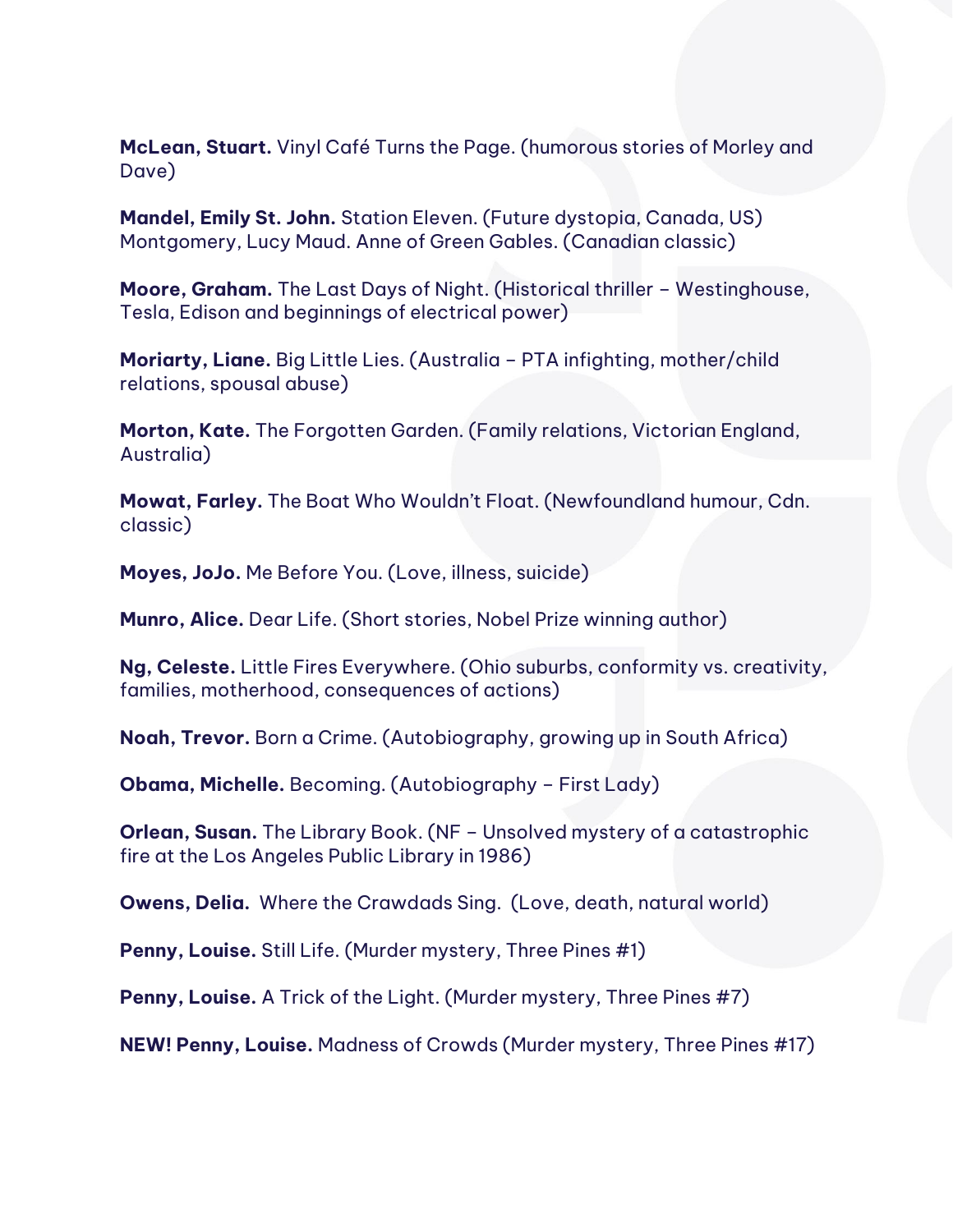**Picoult, Jodi.** Small Great Things. (Race relations, legal battle, and tragedy in hospital nursery)

**Quinn, Kate.** The Alice Network. (Women spies, WWI and WWII)

**Richardson, Kim.** The Book Woman of Troublesome Creek. (Pack horse library, blue-skinned people of Kentucky)

**Robinson, Peter.** Sleeping in the Ground. (Murder at a wedding, Yorkshire)

**Robson, Jennifer.** The Gown. (Embroidery, secrecy, betrayal)

**Rothman, Claire.** My October. (Montreal, present day and 1970s FLQ crisis)

**Satrapi, Marjane.** Persepolis. (graphic novel/memoir – girl growing up in 1960s Iran)

**See, Lisa.** The Island of Sea Women. Women divers on Korean island, changes through decades of war and colonialism.

**Simonson, Helen.** Major Pettigrew's Last Stand. (Retired English widower, village life, prejudice)

**Smith, Betty.** A Tree Grows in Brooklyn. (Young girl's life, pre-war Brooklyn, classic)

**Snyder, Carrie.** Girl Runner. (Ontario, 1920s to present, women athletes, family secrets)

**Stedman, M. L.** The Light between Oceans. (Australia, post WWI, lighthouse keeper)

**Stein, Garth.** The Art of Racing in the Rain. (Human life from dog's viewpoint)

**Thien, Madeleine.** Do Not Say We Have Nothing. (Communist China, Canada, family history, GG and Giller Prize winner).

**Thompson, Victoria.** City of Lies. (Historical romantic suspense).

**Toews, Miriam.** A Complicated Kindness. (Relationships – Mennonites – Manitoba)